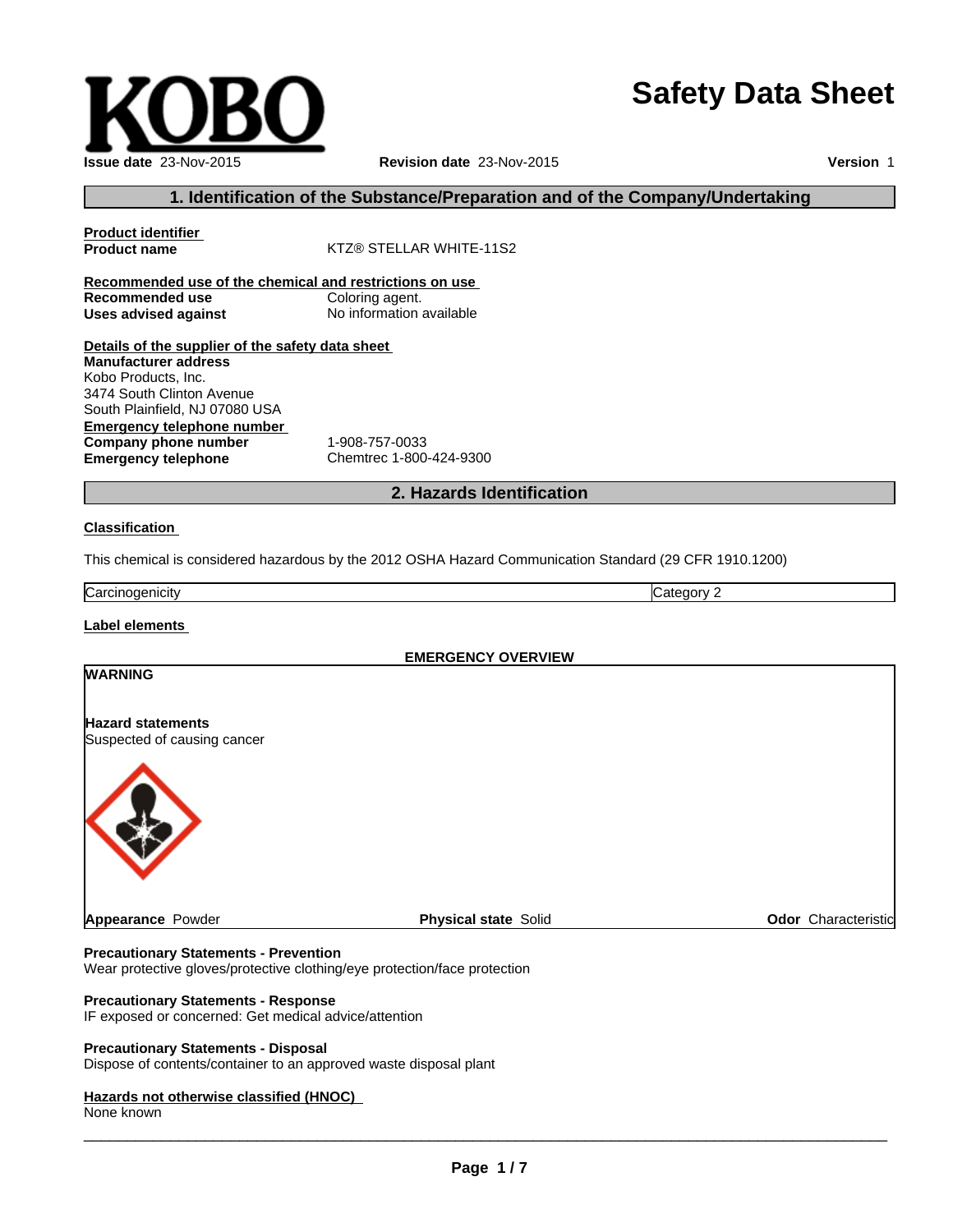#### **Other Information**

No information available

# **3. Composition/information on Ingredients**

 $\_$  ,  $\_$  ,  $\_$  ,  $\_$  ,  $\_$  ,  $\_$  ,  $\_$  ,  $\_$  ,  $\_$  ,  $\_$  ,  $\_$  ,  $\_$  ,  $\_$  ,  $\_$  ,  $\_$  ,  $\_$  ,  $\_$  ,  $\_$  ,  $\_$  ,  $\_$  ,  $\_$  ,  $\_$  ,  $\_$  ,  $\_$  ,  $\_$  ,  $\_$  ,  $\_$  ,  $\_$  ,  $\_$  ,  $\_$  ,  $\_$  ,  $\_$  ,  $\_$  ,  $\_$  ,  $\_$  ,  $\_$  ,  $\_$  ,

| <b>Chemical Name</b>    | <b>CAS No</b> | Weight-%   |
|-------------------------|---------------|------------|
| Mica                    | 12001-26-2    | 73.5-84.5  |
| <b>Titanium Dioxide</b> | 13463-67-7    | 13.5-23.5  |
| Triethoxycaprylylsilane | 2943-75-1     | $.5 - 2.5$ |

# **4. First aid measures**

| <b>First aid measures</b>                                   |                                                                                                            |
|-------------------------------------------------------------|------------------------------------------------------------------------------------------------------------|
| <b>General advice</b>                                       | If symptoms persist, call a physician.                                                                     |
| Eye contact                                                 | Rinse immediately with plenty of water, also under the eyelids, for at least 15 minutes.                   |
| <b>Skin contact</b>                                         | Wash off immediately with soap and plenty of water while removing all contaminated<br>clothes and shoes.   |
| <b>Inhalation</b>                                           | Remove to fresh air. If breathing is irregular or stopped, administer artificial respiration.              |
| Ingestion                                                   | If swallowed, do not induce vomiting: seek medical advice immediately and show this<br>container or label. |
| Self-protection of the first aider                          | Use personal protective equipment as required.                                                             |
| Most important symptoms and effects, both acute and delayed |                                                                                                            |
| <b>Symptoms</b>                                             | No known effects under normal use conditions.                                                              |
|                                                             | Indication of any immediate medical attention and special treatment needed                                 |
| Note to physicians                                          | Effects of exposure (inhalation, ingestion or skin contact) to substance may be delayed.                   |

# **5. Fire-fighting measures**

# **Suitable extinguishing media**

Use extinguishing measures that are appropriate to local circumstances and the surrounding environment.

**Unsuitable extinguishing media** No information available.

#### **Specific hazards arising from the chemical** None in particular.

**Explosion data Sensitivity to mechanical impact** None. **Sensitivity to static discharge** None.

#### **Protective equipment and precautions for firefighters** Use personal protective equipment as required.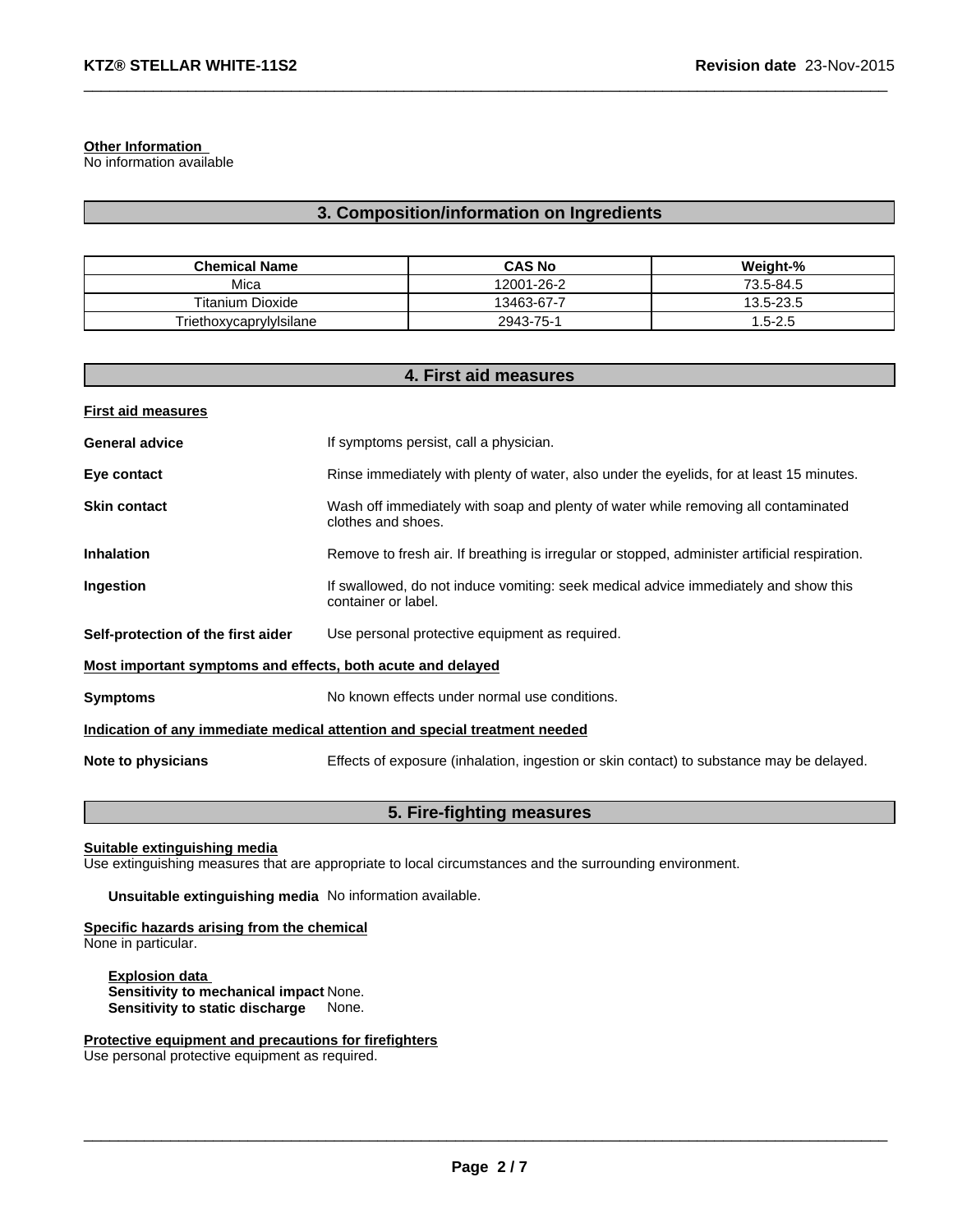# **6. Accidental release measures**

 $\_$  ,  $\_$  ,  $\_$  ,  $\_$  ,  $\_$  ,  $\_$  ,  $\_$  ,  $\_$  ,  $\_$  ,  $\_$  ,  $\_$  ,  $\_$  ,  $\_$  ,  $\_$  ,  $\_$  ,  $\_$  ,  $\_$  ,  $\_$  ,  $\_$  ,  $\_$  ,  $\_$  ,  $\_$  ,  $\_$  ,  $\_$  ,  $\_$  ,  $\_$  ,  $\_$  ,  $\_$  ,  $\_$  ,  $\_$  ,  $\_$  ,  $\_$  ,  $\_$  ,  $\_$  ,  $\_$  ,  $\_$  ,  $\_$  ,

# **Personal precautions, protective equipment and emergency procedures**

| <b>Personal precautions</b>                          | Use personal protective equipment as required. Avoid contact with eyes and skin. Wash<br>thoroughly after handling. |  |
|------------------------------------------------------|---------------------------------------------------------------------------------------------------------------------|--|
| For emergency responders                             | Use personal protective equipment as required.                                                                      |  |
| <b>Environmental precautions</b>                     | Collect spillage. Do not allow into any sewer, on the ground or into any body of water.                             |  |
| Methods and material for containment and cleaning up |                                                                                                                     |  |
| <b>Methods for containment</b>                       | Prevent further leakage or spillage if safe to do so.                                                               |  |
| Methods for cleaning up                              | Avoid creating dust. Sweep up and shovel into suitable containers for disposal.                                     |  |
| Prevention of secondary hazards                      | Clean contaminated objects and areas thoroughly observing environmental regulations.                                |  |

| 7. Handling and Storage                                                                                                                         |                                                                                                |  |
|-------------------------------------------------------------------------------------------------------------------------------------------------|------------------------------------------------------------------------------------------------|--|
| <b>Precautions for safe handling</b>                                                                                                            |                                                                                                |  |
| Use personal protective equipment as required. Use only in well-ventilated areas. Wash<br>Advice on safe handling<br>thoroughly after handling. |                                                                                                |  |
| Conditions for safe storage, including any incompatibilities                                                                                    |                                                                                                |  |
| <b>Storage conditions</b>                                                                                                                       | Keep container tightly closed in a dry and well-ventilated place. Store at ambient conditions. |  |
| Incompatible materials                                                                                                                          | Strong oxidizing agents. Strong acids.                                                         |  |

# **8. Exposure Controls/Personal Protection**

# **Control parameters**

# **Exposure guidelines**

| Chemical Name           | <b>ACGIH TLV</b>                             | <b>OSHA PEL</b>                          | <b>NIOSH IDLH</b>                          |
|-------------------------|----------------------------------------------|------------------------------------------|--------------------------------------------|
| Mica                    | TWA: 3 mg/m <sup>3</sup> respirable fraction |                                          | IDLH: $1500 \text{ mg/m}^3$                |
| 12001-26-2              |                                              |                                          | TWA: 3 mg/m <sup>3</sup> containing $<$ 1% |
|                         |                                              |                                          | Quartz respirable dust                     |
| <b>Titanium Dioxide</b> | TWA: $10 \text{ mg/m}^3$                     | TWA: 15 $mg/m3$ total dust               | IDLH: $5000 \text{ mg/m}^3$                |
| 13463-67-7              |                                              | (vacated) TWA: $10 \text{ mg/m}^3$ total |                                            |
|                         |                                              | dust                                     |                                            |

#### **Appropriate engineering controls**

**Engineering controls** Ensure adequate ventilation, especially in confined areas.

# **Individual protection measures, such as personal protective equipment**

| <b>Eye/face protection</b>     | Wear safety glasses with side shields (or goggles).                       |
|--------------------------------|---------------------------------------------------------------------------|
| Skin and body protection       | Wear protective gloves and protective clothing.                           |
| <b>Respiratory protection</b>  | In case of insufficient ventilation, wear suitable respiratory equipment. |
| General hygiene considerations | Handle in accordance with good industrial hygiene and safety practice.    |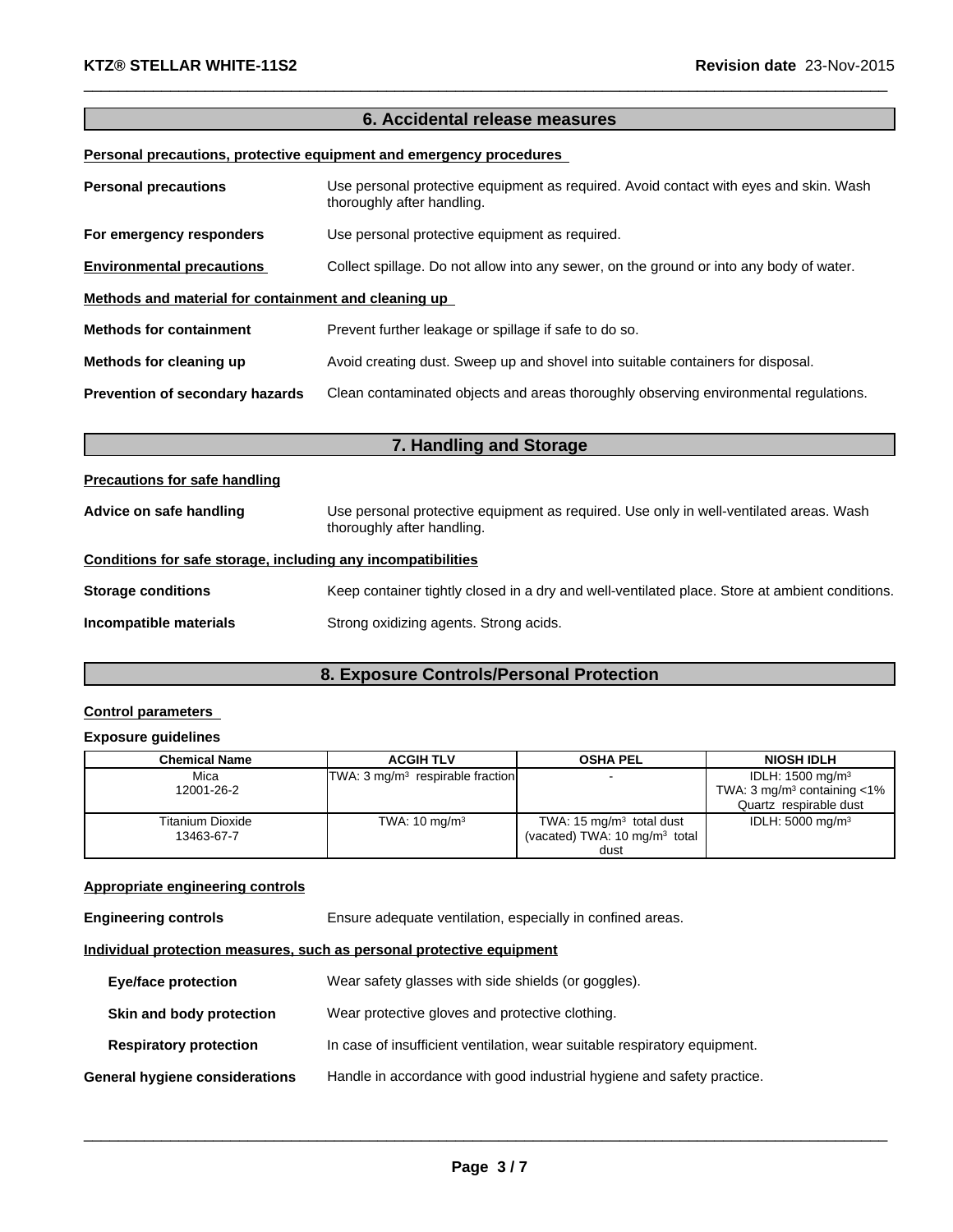# **9. Physical and Chemical Properties**

 $\_$  ,  $\_$  ,  $\_$  ,  $\_$  ,  $\_$  ,  $\_$  ,  $\_$  ,  $\_$  ,  $\_$  ,  $\_$  ,  $\_$  ,  $\_$  ,  $\_$  ,  $\_$  ,  $\_$  ,  $\_$  ,  $\_$  ,  $\_$  ,  $\_$  ,  $\_$  ,  $\_$  ,  $\_$  ,  $\_$  ,  $\_$  ,  $\_$  ,  $\_$  ,  $\_$  ,  $\_$  ,  $\_$  ,  $\_$  ,  $\_$  ,  $\_$  ,  $\_$  ,  $\_$  ,  $\_$  ,  $\_$  ,  $\_$  ,

# **Information on basic physical and chemical properties**

| <b>Physical state</b><br>Appearance<br>Color | Solid<br>Powder<br>Silver-white | Odor<br><b>Odor threshold</b> | Characteristic<br>No information available |
|----------------------------------------------|---------------------------------|-------------------------------|--------------------------------------------|
|                                              |                                 |                               |                                            |
| <b>Property</b>                              | <b>Values</b>                   | <b>Remarks</b> •              |                                            |
| рH                                           |                                 | No information available      |                                            |
| Melting point/freezing point                 |                                 | No information available      |                                            |
| Boiling point / boiling range                |                                 | No information available      |                                            |
| <b>Flash point</b>                           |                                 | No information available      |                                            |
| <b>Evaporation rate</b>                      |                                 | No information available      |                                            |
| Flammability (solid, gas)                    |                                 | No information available      |                                            |
| <b>Flammability limit in air</b>             |                                 |                               |                                            |
| <b>Upper flammability limit</b>              |                                 | No information available      |                                            |
| Lower flammability limit                     |                                 | No information available      |                                            |
| Vapor pressure                               |                                 | No information available      |                                            |
| Vapor density                                |                                 | No information available      |                                            |
| <b>Specific gravity</b>                      |                                 | No information available      |                                            |
| <b>Water solubility</b>                      | Insoluble in water              |                               |                                            |
| Solubility in other solvents                 |                                 | No information available      |                                            |
| <b>Partition coefficient</b>                 |                                 | No information available      |                                            |
| <b>Autoignition temperature</b>              |                                 | No information available      |                                            |
| <b>Decomposition temperature</b>             |                                 | No information available      |                                            |
| <b>Kinematic viscosity</b>                   |                                 | No information available      |                                            |
| <b>Dynamic viscosity</b>                     |                                 | No information available      |                                            |
| <b>Explosive properties</b>                  |                                 | No information available      |                                            |
| <b>Oxidizing properties</b>                  |                                 | No information available      |                                            |
| <b>Other Information</b>                     |                                 |                               |                                            |
| Softening point                              | No information available        |                               |                                            |
| <b>Molecular weight</b>                      | No information available        |                               |                                            |
| VOC content (%)                              | No information available        |                               |                                            |
| <b>Density</b>                               | No information available        |                               |                                            |
| <b>Bulk density</b>                          | No information available        |                               |                                            |

# **10. Stability and Reactivity**

**Reactivity**  No data available

**Chemical stability** Stable under normal conditions.

**Possibility of hazardous reactions**

None under normal processing.

**Hazardous polymerization** Hazardous polymerization does not occur.

**Conditions to avoid** None known.

**Incompatible materials** Strong oxidizing agents. Strong acids.

# **Hazardous decomposition products**

None under normal use conditions.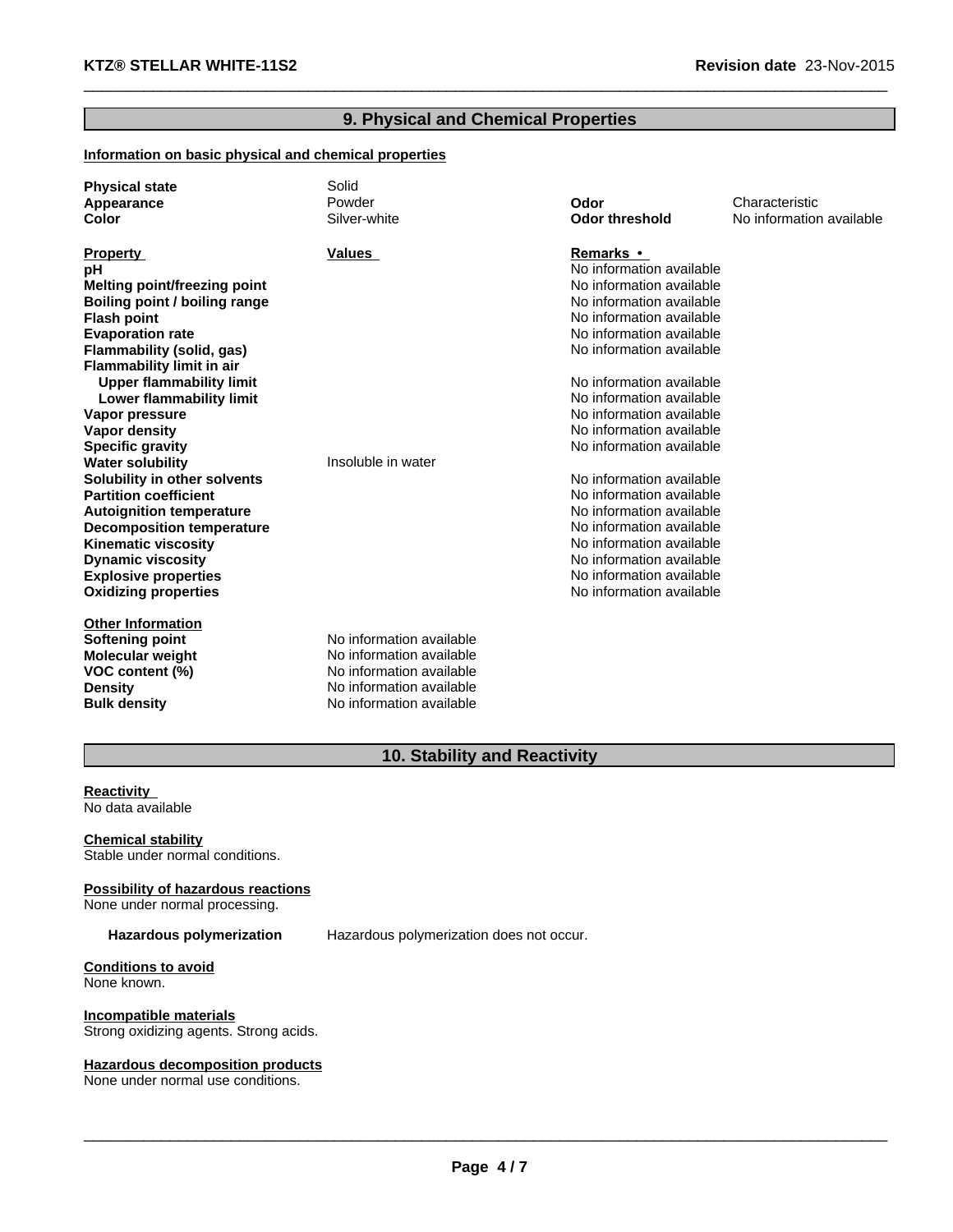# **11. Toxicological Information**

 $\_$  ,  $\_$  ,  $\_$  ,  $\_$  ,  $\_$  ,  $\_$  ,  $\_$  ,  $\_$  ,  $\_$  ,  $\_$  ,  $\_$  ,  $\_$  ,  $\_$  ,  $\_$  ,  $\_$  ,  $\_$  ,  $\_$  ,  $\_$  ,  $\_$  ,  $\_$  ,  $\_$  ,  $\_$  ,  $\_$  ,  $\_$  ,  $\_$  ,  $\_$  ,  $\_$  ,  $\_$  ,  $\_$  ,  $\_$  ,  $\_$  ,  $\_$  ,  $\_$  ,  $\_$  ,  $\_$  ,  $\_$  ,  $\_$  ,

# **Information on likely routes of exposure**

#### **Product information**

| <b>Inhalation</b>   | No data available. |
|---------------------|--------------------|
| Eye contact         | No data available. |
| <b>Skin contact</b> | No data available. |
| Ingestion           | No data available. |

#### **Component information**

| <b>Chemical Name</b>                   | Oral LD50                | Dermal LD50                  | <b>Inhalation LC50</b> |
|----------------------------------------|--------------------------|------------------------------|------------------------|
| <b>Titanium Dioxide</b><br>13463-67-7  | > 10000 mg/kg (Rat)      |                              |                        |
| Triethoxycaprylylsilane<br>  2943-75-1 | $= 10060 \mu L/kg$ (Rat) | (Rabbit)<br>$=$ 5910 µL/kg ( |                        |

#### **Information on toxicological effects**

**Symptoms** No information available.

#### **Delayed and immediate effects as well as chronic effects from short and long-term exposure**

| <b>Skin corrosion/irritation</b>  | No information available.                                                                |
|-----------------------------------|------------------------------------------------------------------------------------------|
|                                   |                                                                                          |
| Serious eye damage/eye irritation | No information available.                                                                |
| <b>Irritation</b>                 | No information available.                                                                |
| <b>Corrosivity</b>                | No information available.                                                                |
| <b>Sensitization</b>              | No information available.                                                                |
| Germ cell mutagenicity            | No information available.                                                                |
| Carcinogenicity                   | This product contains one or more substances which are classified by IARC as             |
|                                   | carcinogenic to humans (Group I), probably carcinogenic to humans (Group 2A) or possibly |
|                                   | carcinogenic to humane (Croup 2R)                                                        |

| Carcific define to Humans (Group ZD). |       |          |           |             |
|---------------------------------------|-------|----------|-----------|-------------|
| <b>Chemical Name</b>                  | ACGIH | IARC     | םדוא<br>. | <b>OSHA</b> |
| <b>Titanium Dioxide</b>               |       | Group 2B |           |             |
| $13463 - 67 - 7$                      |       |          |           |             |

*IARC (International Agency for Research on Cancer)*

*Group 2B - Possibly Carcinogenic to Humans*

*OSHA (Occupational Safety and Health Administration of the US Department of Labor) X - Present*

**Reproductive toxicity** No information available.<br>**STOT - single exposure** No information available. **STOT - single exposure STOT - repeated exposure** No information available. **Aspiration hazard** No information available.

# **12. Ecological Information**

# **Ecotoxicity**

None known

# **Persistence and degradability**

No information available.

#### **Bioaccumulation**

No information available.

**Other adverse effects** No information available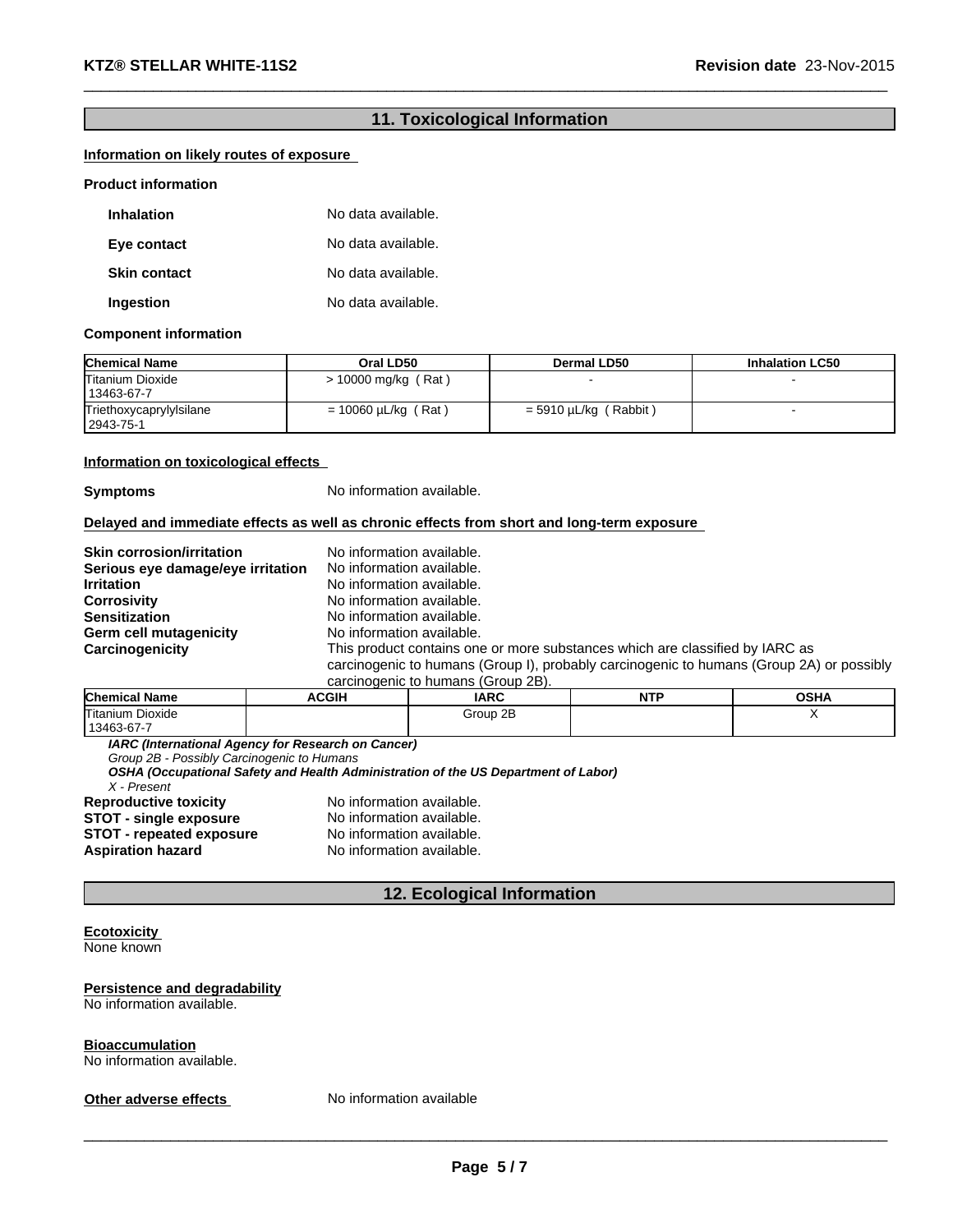# **13. Disposal Considerations**

 $\_$  ,  $\_$  ,  $\_$  ,  $\_$  ,  $\_$  ,  $\_$  ,  $\_$  ,  $\_$  ,  $\_$  ,  $\_$  ,  $\_$  ,  $\_$  ,  $\_$  ,  $\_$  ,  $\_$  ,  $\_$  ,  $\_$  ,  $\_$  ,  $\_$  ,  $\_$  ,  $\_$  ,  $\_$  ,  $\_$  ,  $\_$  ,  $\_$  ,  $\_$  ,  $\_$  ,  $\_$  ,  $\_$  ,  $\_$  ,  $\_$  ,  $\_$  ,  $\_$  ,  $\_$  ,  $\_$  ,  $\_$  ,  $\_$  ,

#### **Waste treatment methods**

| Disposal of wastes     | Disposal should be in accordance with applicable regional, national and local laws and<br>regulations. |
|------------------------|--------------------------------------------------------------------------------------------------------|
| Contaminated packaging | Disposal should be in accordance with applicable regional, national and local laws and<br>regulations. |

# **14. Transport Information**

| DOT         | Not regulated |
|-------------|---------------|
| ICAO (air)  | Not regulated |
| <b>IATA</b> | Not regulated |
| <b>IMDG</b> | Not regulated |
| RID         | Not regulated |
| <b>ADR</b>  | Not regulated |

# **15. Regulatory information**

| International inventories |          |  |
|---------------------------|----------|--|
| <b>TSCA</b>               | Complies |  |
| <b>DSL/NDSL</b>           | Complies |  |
| <b>EINECS/ELINCS</b>      | Complies |  |
| <b>ENCS</b>               | Complies |  |
| <b>IECSC</b>              | Complies |  |
| <b>KECL</b>               | Complies |  |
| <b>PICCS</b>              | Complies |  |
| <b>AICS</b>               | Complies |  |

**Legend:** 

**TSCA** - United States Toxic Substances Control Act Section 8(b) Inventory

**DSL/NDSL** - Canadian Domestic Substances List/Non-Domestic Substances List

**EINECS/ELINCS** - European Inventory of Existing Chemical Substances/European List of Notified Chemical Substances

**ENCS** - Japan Existing and New Chemical Substances

**IECSC** - China Inventory of Existing Chemical Substances

**KECL** - Korean Existing and Evaluated Chemical Substances

**PICCS** - Philippines Inventory of Chemicals and Chemical Substances

**AICS** - Australian Inventory of Chemical Substances

### **US Federal Regulations**

#### **SARA 313**

Section 313 of Title III of the Superfund Amendments and Reauthorization Act of 1986 (SARA). This product does not contain any chemicals which are subject to the reporting requirements of the Act and Title 40 of the Code of Federal Regulations, Part 372

| <b>SARA 311/312 Hazard Categories</b> |  |
|---------------------------------------|--|
|---------------------------------------|--|

| <b>Acute Health Hazard</b>        | Nο  |
|-----------------------------------|-----|
| <b>Chronic Health Hazard</b>      | No. |
| <b>Fire Hazard</b>                | Nο  |
| Sudden release of pressure hazard | No  |
| <b>Reactive Hazard</b>            | Nο  |